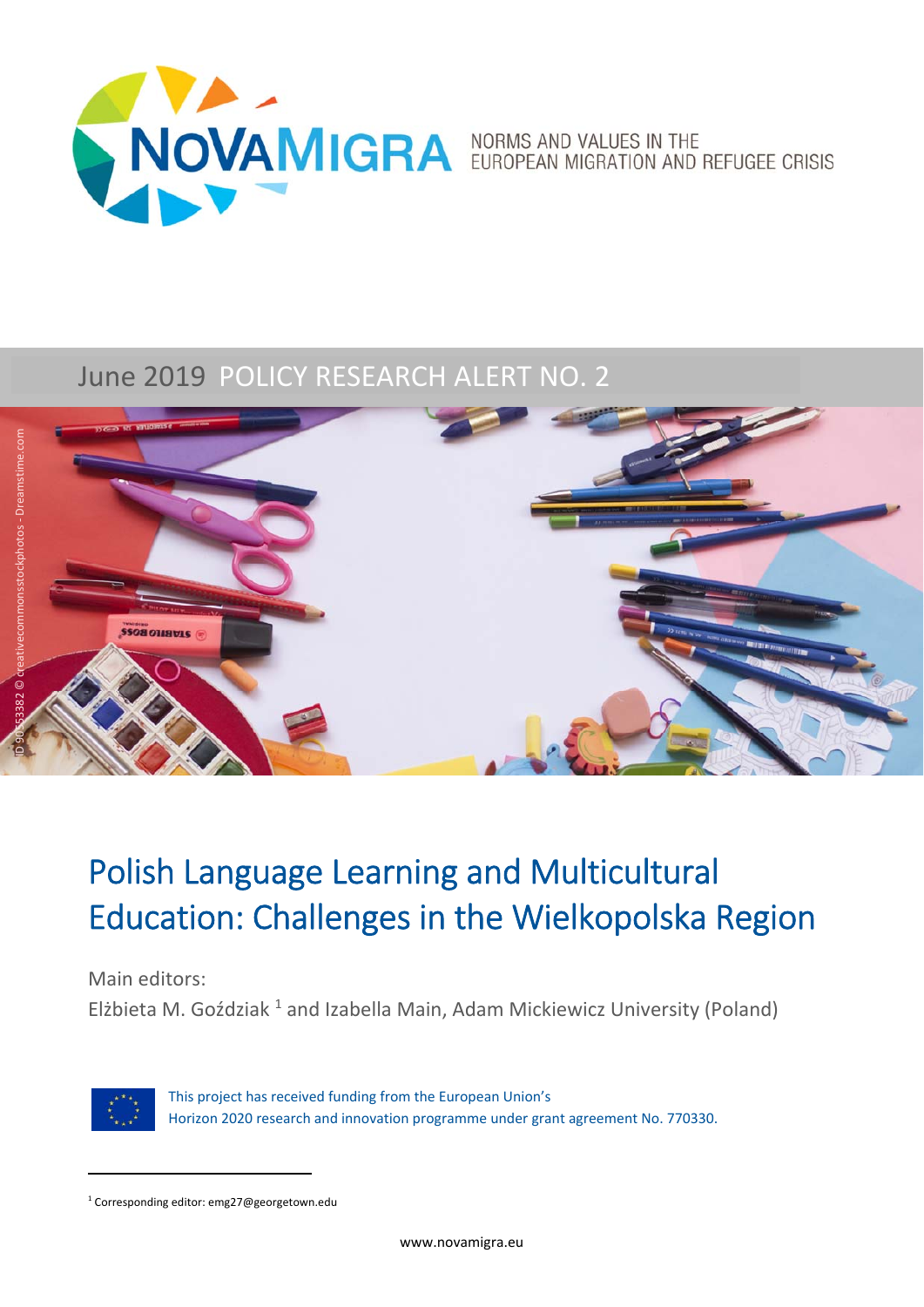

#### **Introduction**

Although Poland has a self‐image of being a monolingual country, bilingualism and multilingualism are on the rise as a result of international migration. Currently, an increased number of limited Polish speaking pupils – both foreign-born and Polish returned migrant students – attend Polish public schools at all levels.

The Wielkopolska region has recently seen a rapid increase of foreign-born pupils in primary and secondary schools. During the 2015/2016 school year there were 585 foreign-born pupils in public schools in the region. Since then the number increased fivefold and at the beginning of the 2018/2019 school year it reached 3,200 pupils. The number of foreign-born students continues to grow as students arrive and enrol in schools during the entire school year.

Despite the growth of the foreign‐born student population, Poland remains linguistically and ethnically quite homogeneous. The 3,200 pupils represent only 0.6 percent of the total of 476,800 pupils in Wielkopolska. As a result, the region has not had well‐developed multicultural and global education programs. Short-term, project-based approaches to multicultural education have been established, but have not been institutionalized.

#### **Polish Language Education Policy**

Public education for children age seven to 18 is free and compulsory in Poland. According to the regulations issued by the Ministry of Education on August 23, 2017, children with no facility in the Polish language or with limited knowledge of Polish are entitled to two hours of extracurricular Polish language instruction a week for one school year. Children are also entitled to receive support from bilingual and bicultural assistants. However, this practice is hardly ever implemented due to lack of resources and lack of willingness to organise such assistance. Some schools started preparatory classes for foreign‐born pupils, yet these programs have not been evaluated so far and it is difficult to ascertain their efficacy and effectiveness.

Public school curricula are focused almost exclusively on Polish history and culture, including the Catholic faith, while global education, including diversity and religious pluralism is absent from textbooks and lesson plans. Pursuant to the agreement signed by the Polish government and the Vatican in 1993, the clergy has a right to establish Catholic religion classes in public schools (K‐12), three‐day long religious retreats during the Holy Week leading to Easter, as well as celebrate Catholic masses at the beginning and the end of each school year. Furthermore, the educational system in Poland neither includes multilingualism and multiculturalism into the school curricula nor does it offer novel and creative pedagogical approaches. Parents and students have limited possibilities of participating in decisions concerning educational curricula and school activities. School directors have a decisive voice whether a school or an individual class participates in any extracurricular activities, including multicultural or global education programs. This situation results both in pedagogical challenges as well as cases of discrimination against Polish Language Learners (PLLs) or children of different ethnic or religious backgrounds even if they are native speakers of Polish.

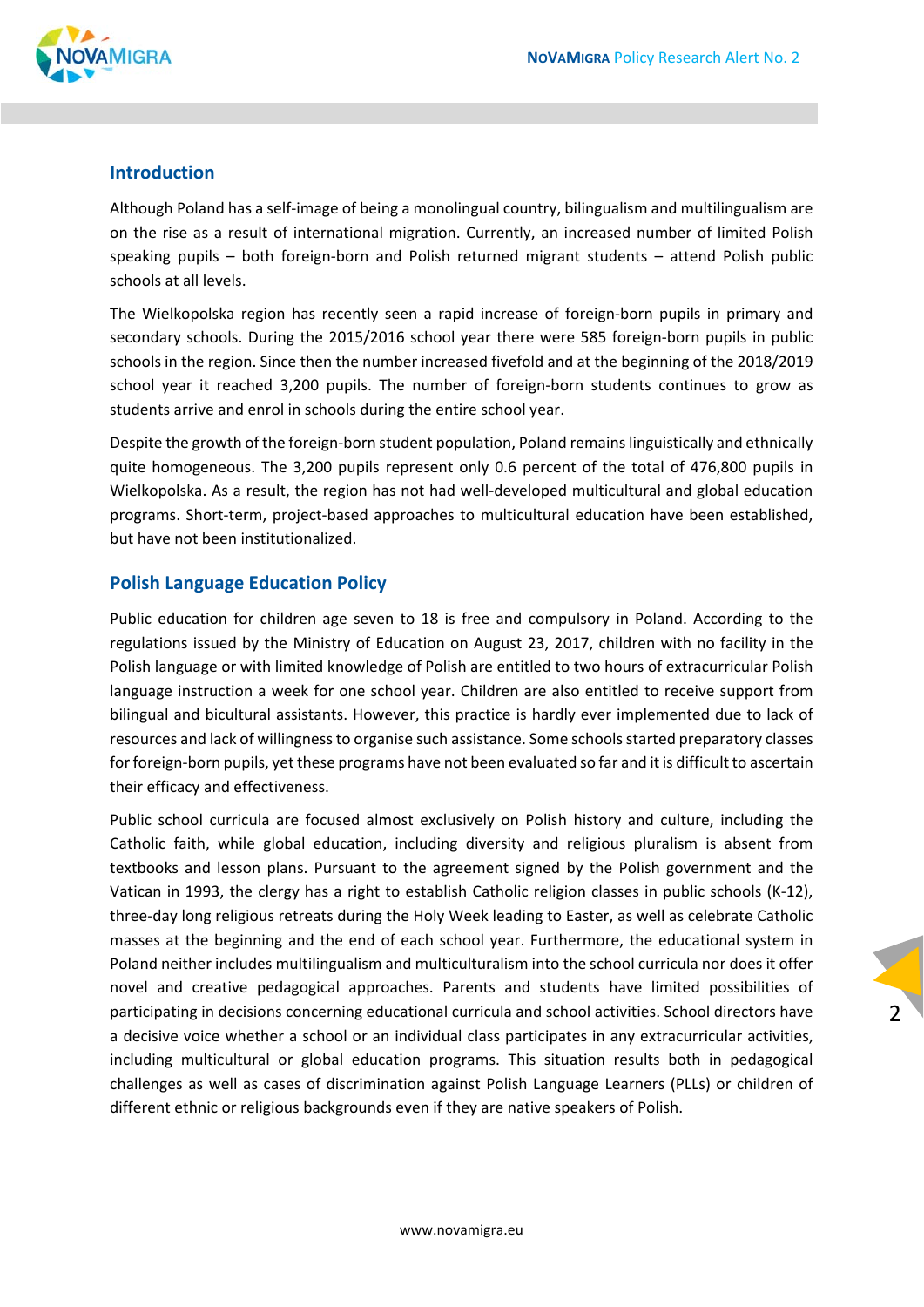3



#### **Regional Attempts to Solve Existing Challenges**

There is a genuine interest – fueled by a rapid increase of foreign-born students – in creating novel strategies and creative projects within the Wielkopolska educational system to meet the learning needs of these students. Recently, the Teaching Training Center hired two new staff members to:

- Train teachers of PLLs:
- Develop strategies to facilitate integration of foreign-born pupils in schools and classrooms; and
- Develop multicultural curriculum to be implemented in September 2019.

Given these new developments, the NOVAMIGRA team at the Adam Mickiewicz University organized a brain storming session with experts, policy‐makers, and practitioners from the Education Department of the Poznań City Council, the Board of Education in Poznań, *Bilingualism Matters Initiative* at Adam Mickiewicz University, Teachers Training Centers in Poznań, Piła, and Kalisz, as well as staff member from the Wielkopolska Province Office in Poznań. The brain storming session was held on March 13, 2019 under the theme of *Multicultural education in Wielkopolska*.

The brainstorming session was preceded by two preparatory meetings: the EDUTEC Educational Congress in Poznań (February 28‐March 1, 2019) and a discussion with experts from the Teachers Training Centre (March 11, 2019). The preparatory meetings resulted in the publication of a document entitled "Position of the 3rd EDUTEC National Congress of Education, *Safe Haven in a Multicultural School*." This document served as a basis for the brain storming session. The participants discussed the newly released document as well as existing educational strategies and programs aimed at Polish Language Learners (PLLs) and planed future actions.

As a result of these activities and discussions, a Working Group on Multicultural Education was established with plans to meet and work together in the near future.

#### **Policy and Programmatic Recommendations**

The above-mentioned activities are all excellent initiatives, but they must be followed by detailed policy and programmatic guidelines. The recommendations below are predominantly aimed at local and regional entities. However, some should be also implemented at the level of the Ministry of Education. We indicate in parentheses the target groups. We begin with policy recommendations, followed by programmatic suggestions.

1) **Educational policies should be informed by the "best interest of the child" principle enshrined in the Convention on the Rights of the Child (CRC) of 1989.** Poland is the signatory of the CRC. The CRC emphasizes that education is a right and must be available without *discrimination*. This is particularly important for foreign‐born children who might be excluded from educational opportunities and discriminated based on their race, ethnicity or religion. Education must address *the best interests* and ongoing *development* of the whole child. This means that, in addition to being child-centered, education is much more than attention to cognitive development. It is also concerned with the child's social, emotional, and physical development. It also calls for more than the conventional integrated approach. Rather education must be conceptualized from the child's point of view and with an understanding of the inter-related nature of the child's needs which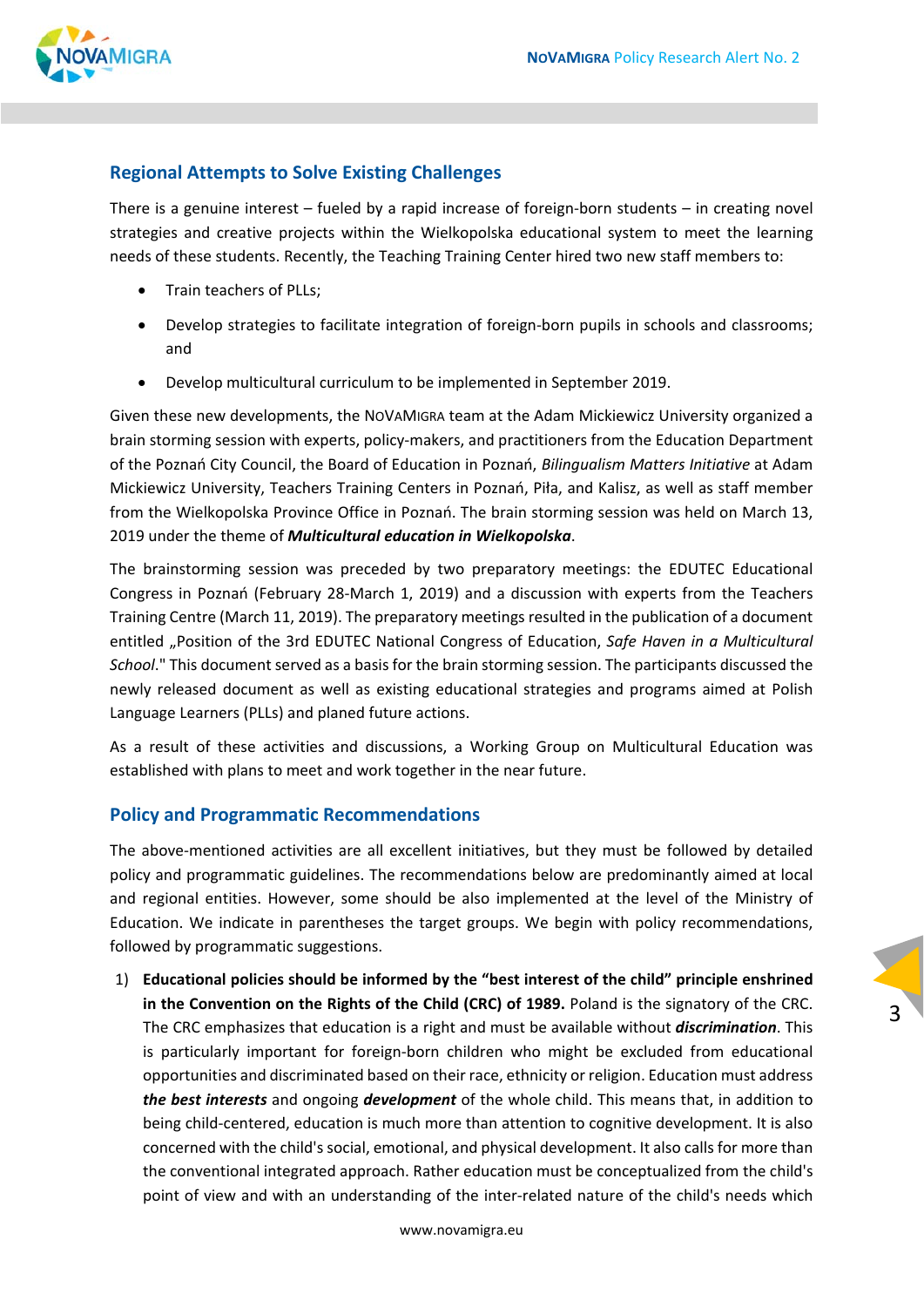

vary according to level of individual development. Again, this is of particular import when educating migrant or refugee children whose education and development might have been disrupted.

- 2) **Educational policies at all levels should incorporate special provisions for Polish Language**  Learners, regardless of whether they are foreign-born or Polish returned migrant students. This directive should come from the Ministry of Education and should be passed down to regional, municipal, and school levels. It needs to be enforced and monitored.
- 3) **Polish as a second/foreign language** should be taught by specialized teachers with appropriate pedagogical preparation. This is the ideal and it might take some time and additional resources to develop training for teachers of Polish as a Second/Foreign Language. [all levels]
- 4) **Teachers interfacing with PLLs in other classes** should also be encouraged to improve their qualifications to meet the special needs of these students. [all levels]
- 5) **In addition to knowledge and skills, the curriculum should include a focus on values.** There are some core values that are global in nature. For example, every child must understand what is meant by human rights and how these can be described and acknowledged in simple language using examples that are common in that child's daily life and experience. Among these values is the importance of respect, which must be obvious in peer interactions with children of different racial, ethnic, religious, and socio‐economic backgrounds. Other global values include honesty and responsibility. Another key value is the right to privacy, which must be understood by children and respected by teachers and other educational leaders.
- 6) **Preparing a starter pack** will provide a welcoming introduction of the students and their parents, and will efficiently and cohesively pass on the most important information about the school, the curriculum, and the school's expectations. [regional and local level]
- 7) **Preparing the class to meet students of different nationalities, including:**
	- a. gathering information about the culture and religion of the new student/s and discussing these in class;
	- b. sensitizing students to the challenges the newcomers might experience as a result of migration;
	- c. enabling students to freely ask questions, express doubts and emotions in a judgment‐free atmosphere; and
	- d. creating space for proposing their own initiatives in order to create a sense of shared responsibility for the good reception of a new person. [all levels]

4

- 8) An **appropriate support system** for the newcomer students should be developed to prevent isolation and discrimination of migrant children. This support should include, at minimum, the following:
	- a. provision of a friendly atmosphere;
	- b. preliminary needs assessment; and
	- c. monitoring progress and unanticipated challenges.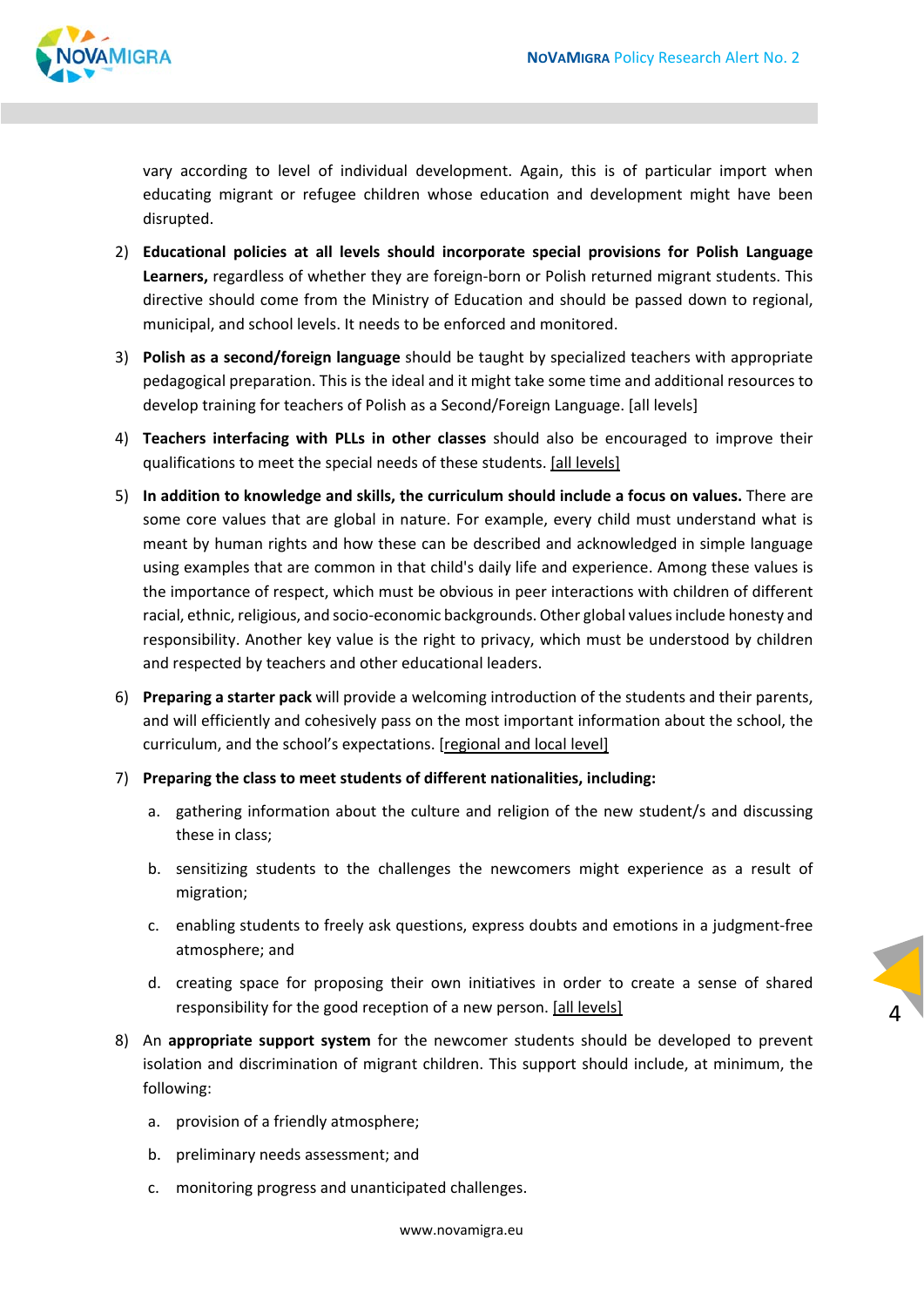

This system should support newcomer students both psychologically and pedagogically, including assisting them in learning Polish and others subjects, as well as explaining school rules and teaching culturally and socially appropriate behavior. This support should be based, among others things, on cooperation with cultural and peer assistants. [national and regional level]

- 9) **Classes on anti‐discrimination and intercultural education for both teachers and students should be prepared and implemented**. These classes should aim at overcoming stereotypes and prejudices and should endeavor to build respect and tolerance. Such classes should include knowledge about discrimination mechanisms, develop skills and attitudes enabling discrimination prevention, and teach respect for the dignity, freedom, and equality of all. On one hand, these workshops should sensitize teachers and students to cultural differences, but also to indicate similarities and the fact that the experience of being a migrant is only one of many components of one's identity. [all levels]
- 10) An effective tool for the exchange of good practices should be the **creation of teacher cooperation networks and establishment of cooperation with institutions supporting multiculturalism**. [national and regional level]
- 11) **Guidelines** for providing the outlined support and assistance should be **standardized** and the **implementation of assistance** should be **monitored** on an ongoing basis. [national and regional level]

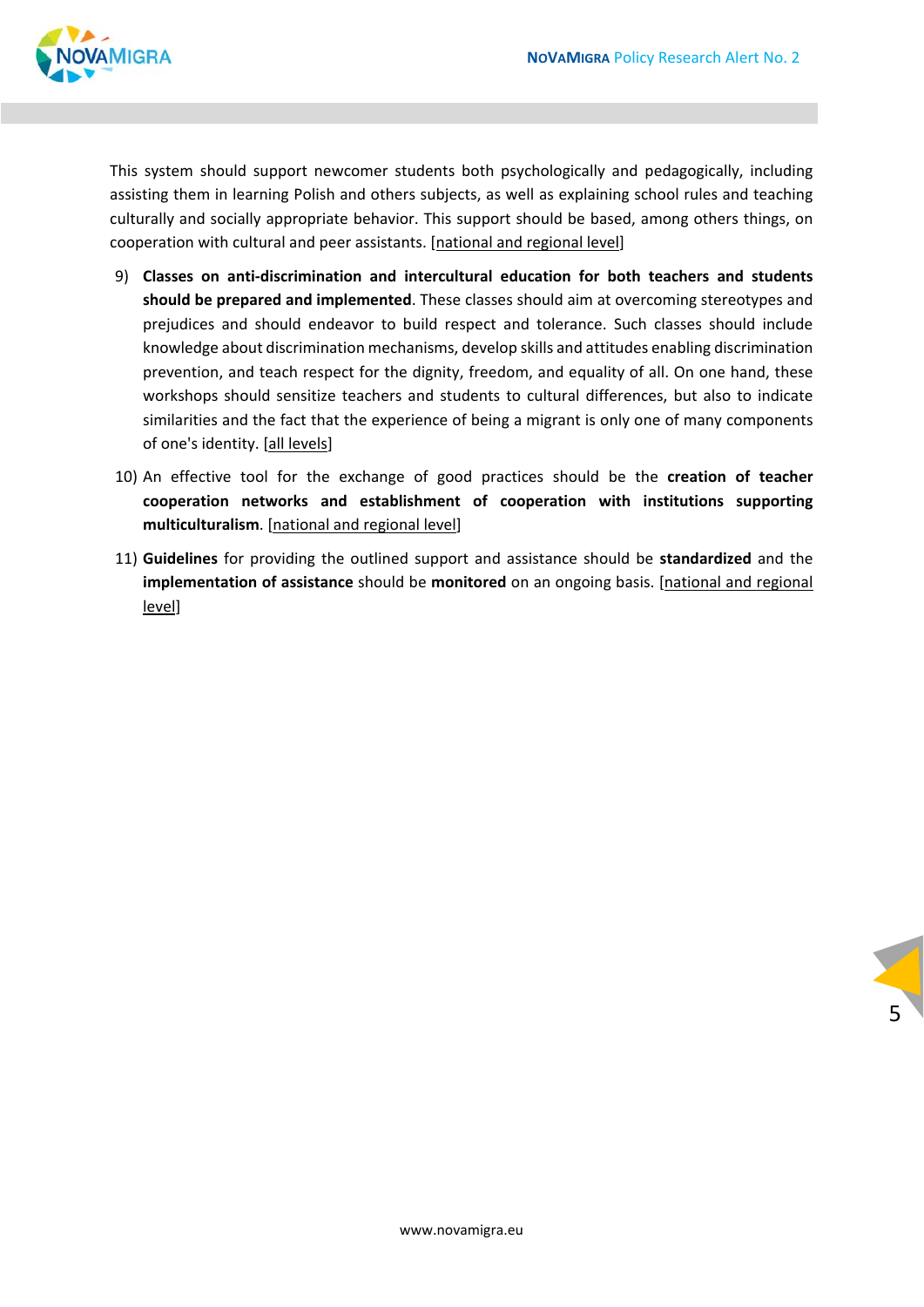#### **About NOVAMIGRA**

Several, partly interconnected crises have profoundly challenged the European project in recent years. In particular, reactions to the arrival of 1.25 million refugees in 2015 called into question the idea(l) of a unified Europe. What is the impact of the so-called migration and refugee crisis on the normative foundations and values of the European Union? And what will the EU stand for in the future? NOVAMIGRA studies these questions with a unique combination of social scientific analysis, legal and philosophical normative reconstruction and theory.

This project:

- Develops a precise descriptive and normative understanding of the current "value crisis";
- Assesses possible evolutions of European values; and
- Considers Europe's future in light of rights, norms and values that could contribute to overcoming the crises.

The project is funded with around 2.5 million Euros under the European Union's Horizon 2020 research and innovation programme for a period of three years.

#### **NOVAMIGRA Consortium**

#### **University of Duisburg‐Essen (Germany)**

Head of team: Prof. Dr. Andreas Niederberger (NOVAMIGRA Coordinator), Prof. Dr. Volker M. **Heins** 

**Hellenic Foundation for European and Foreign Policy ELIAMEP (Greece)** 

Head of team: Dr. Angeliki Dimitriadi

<u>and the state of the state of the state of the state of the state of the state of the state of the state of the state of the state of the state of the state of the state of the state of the state of the state of the state</u>

#### **John Wesley Theological College Budapest (Hungary)**

Head of team: Dr. Éva Gedő, Prof. Dr. Péter Tibor Nagy

#### **Malmö University (Sweden)**  Head of team: Dr. Brigitte Suter, Assoc. Prof. Dr. Christian Fernández

#### **University of Milan (Italy)**

Head of team: Prof. Dr. Alessandra Facchi, Assoc. Prof. Dr. Nicola Riva

**University Paris 1 Panthéon‐Sorbonne (France)**  Head of team: Assoc. Prof. Dr. Isabelle Aubert, Assoc. Prof. Dr. Sophie Guérard de Latour

**Adam Mickiewicz University in Poznań (Poland)**  Head of team: Dr. Izabella Main, Dr. Elżbieta M. Goździak

**Utrecht University (Netherlands)**  Head of team: Prof. Dr. Marcus Düwell, Dr. Jos Philips

#### **Northwestern University (USA)**  Head of team: Prof. Dr. Galya Ben‐Arieh

6

www.novamigra.eu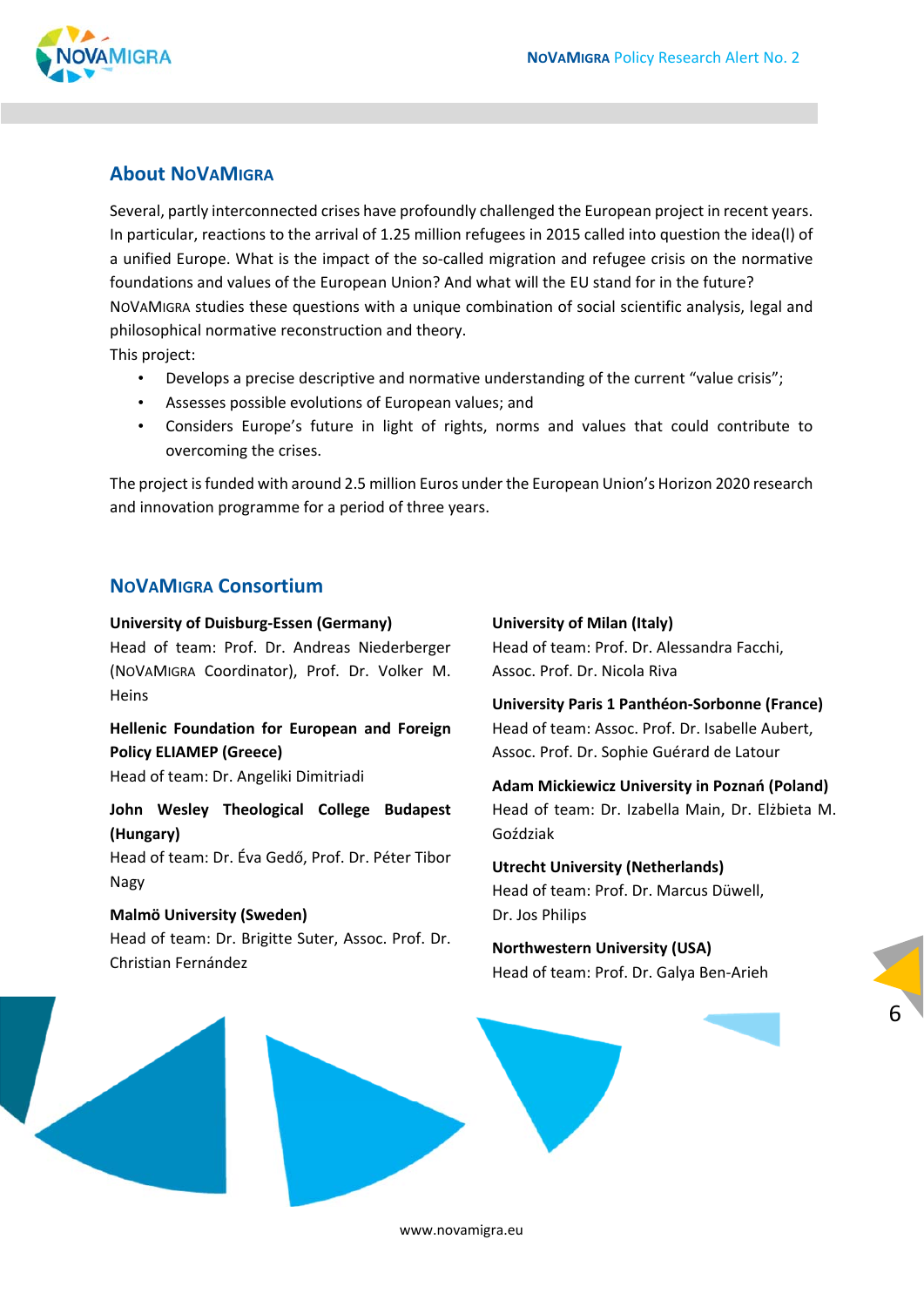

7

**DOI** [10.17185/duepublico/70449](https://doi.org/10.17185/duepublico/70449)

**License**



This work is licensed under a [Creative Commons Attribution‐NonCommercial‐NoDerivs 4.0 Unported](https://creativecommons.org/licenses/by-nc-nd/4.0/)  [License.](https://creativecommons.org/licenses/by-nc-nd/4.0/) 

#### **Disclaimer**

This work only reflects the authors' view. The European Commission is not responsible for any use that may be made of the information it contains.